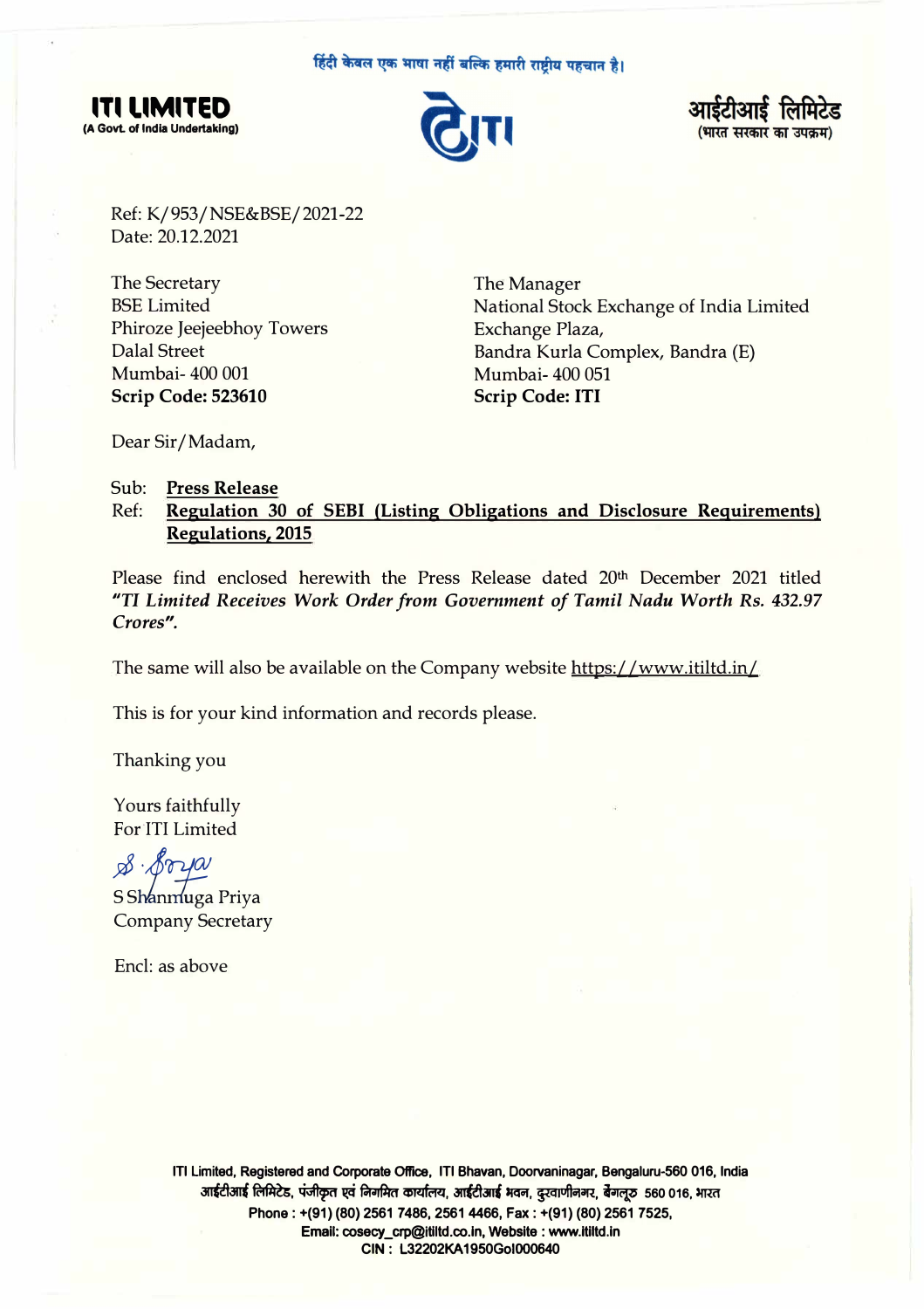

## **PRESS RELEASE**

## **ITI Limited Receives Work Order from Government of Tamil Nadu Worth Rs. 432.97 Crores**

**Chennai/Bengaluru**: Multi-technology public sector major ITI Limited has received a Work Order from **TANFINET (Tamil Nadu Fibrenet Corporation Limited) (A Govt. of Tamil Nadu Undertaking)** regarding BharatNet Phase-II in Tamil Nadu for Package D. The value of the contract is **Rs. 432.97 Crores** and has to be implemented within a time period of 360 days, followed by three years for Operations & Maintenance from the date of 'Project Go-Live' in accordance with the delivery schedules.

The scope of work of includes Planning, Survey, Supply, Installation, Commissioning, Testing, End-to-End Integration, Operation & Maintenance of Optical Fibre Network (OFN), and Electronics for Broadband connectivity under BharatNet Phase- II in Tamil Nadu for Package D. As part of this Package, ITI Limited will be covering **10 districts/ 109 blocks/ 3103 Gram Panchayats/ 845 Revenue villages across the length and breadth of Tamil Nadu state providing a minimum of 1 Gbps bandwidth service.**

The Package also includes radio connectivity for Gram Panchayats that cannot be connected through fiber, implementation of horizontal connectivity to government premises, schools, and primary health centres (PHCs). Around **15000 kms of fiber cable will be laid**, that includes underground and aerial fiber to connect Gram Panchayats with blocks, district centers, and state headquarter.